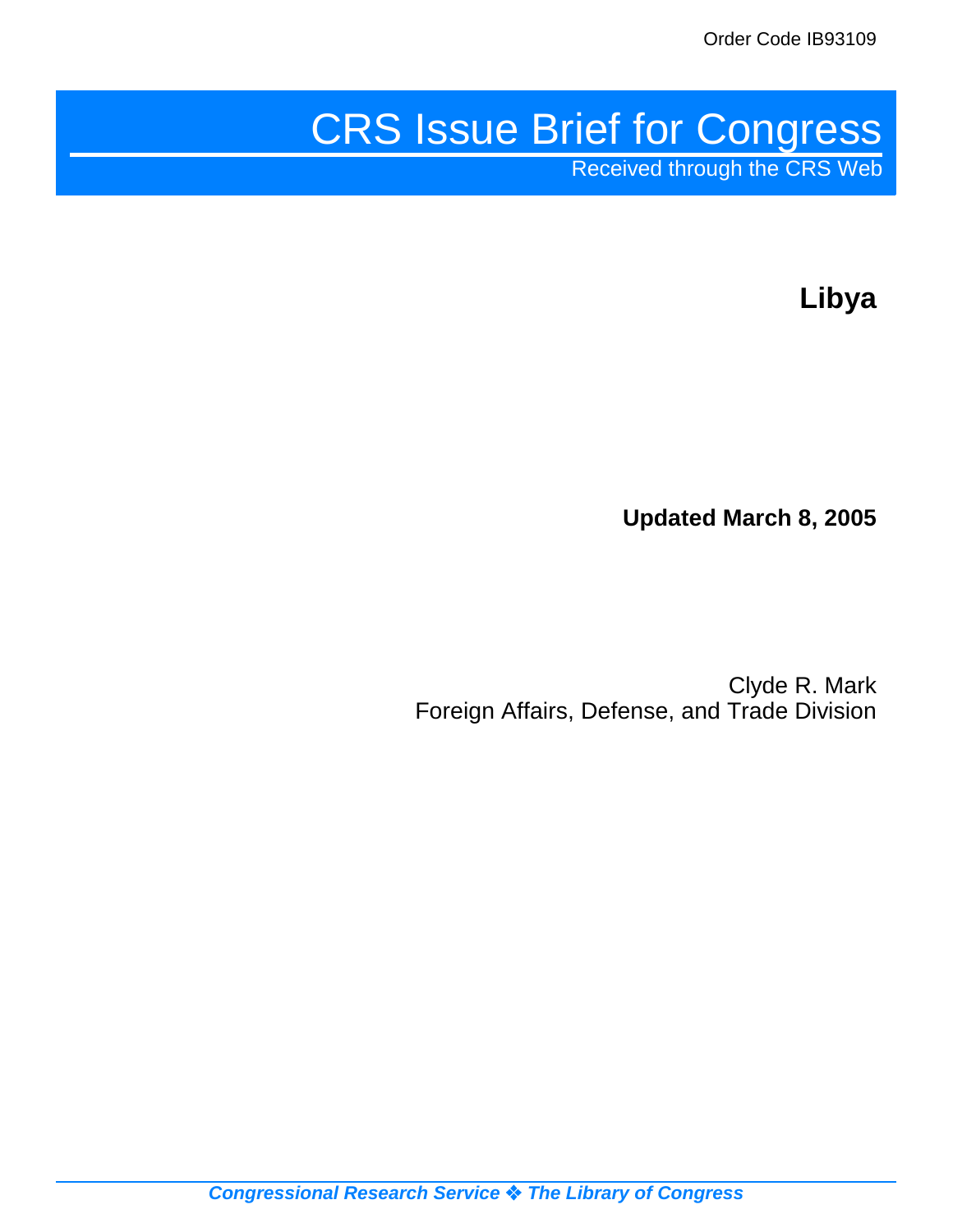# **CONTENTS**

#### **SUMMARY**

#### MOST RECENT DEVELOPMENTS

#### BACKGROUND AND ANALYSIS

U.S. Relations Current U.S.-Libyan Issues Congressional Action U.S. Economic Sanctions Against Libya Past Incidents in U.S.-Libyan Relations

Other Libyan Foreign Relations AIDS and the Bulgarian Nurses United States of Africa Central African Republic Chad Egypt Israel Malta Morocco Sudan Tunisia United Kingdom Mediation Efforts

#### Government

Political Dynamics Muammar al-Qadhafi, A Profile

#### Economics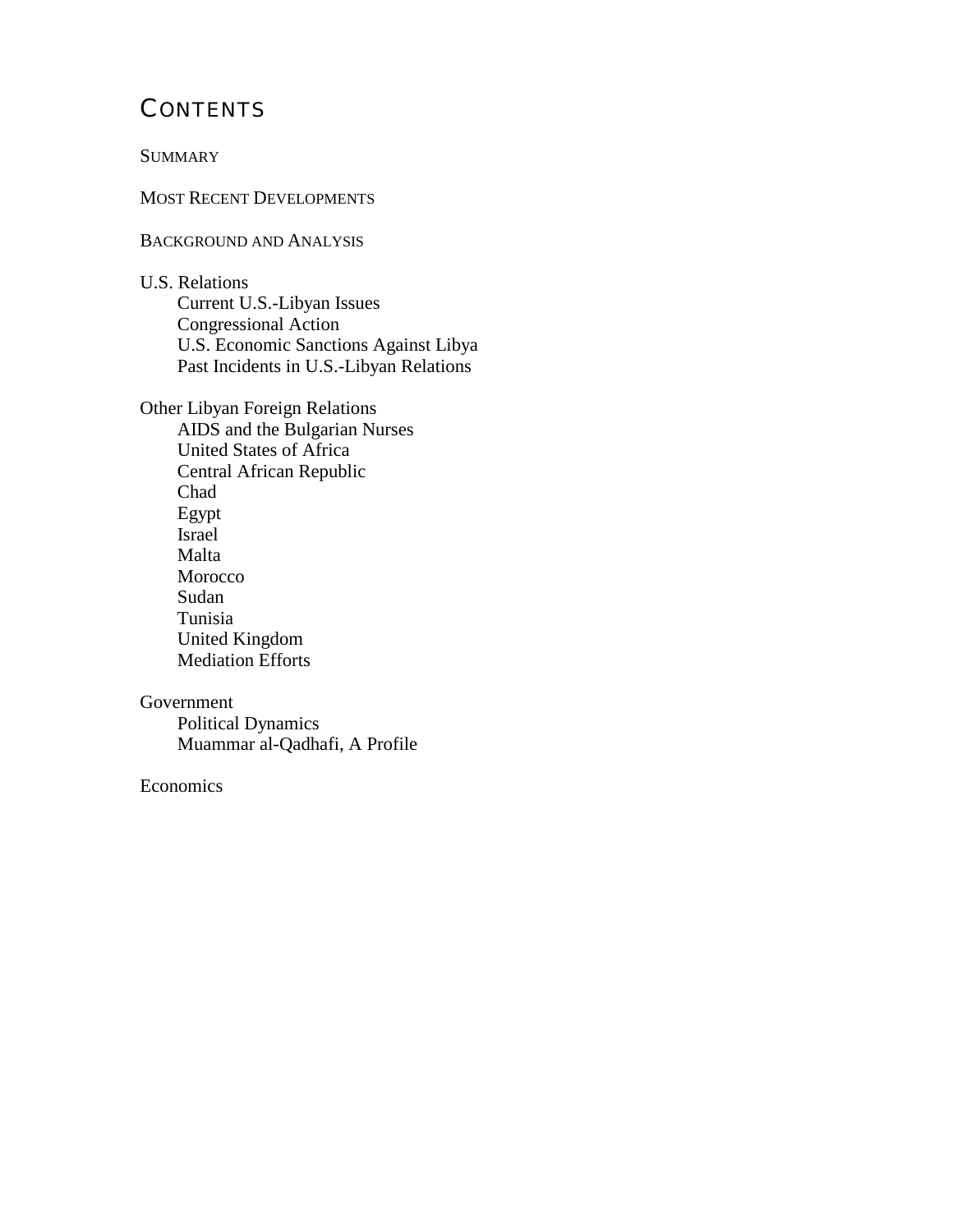# **SUMMARY**

The United Nations Security Council passed three resolutions that placed sanctions on Libya until Libya surrendered for trial two men suspected of bombing Pan Am flight 103 in 1988 and French flight UTA 772 in 1989. Libya surrendered the two men on April 5, 1999, and the U.N. suspended the sanctions the same day. U.S. sanctions against Libya remain in place.

Libyan-U.S. relations have been plagued by a series of incidents between U.S. and Libyan armed forces, Libyan policies of supporting terrorism, Libya's search for chemical and nuclear weapons, and Libyan meddling in other nations' internal affairs. Al-Qadhafi has proposed bilateral and multilateral unions with his neighbors and several other countries, and envisions himself as carrying on for Egypt's Nasir in unifying the Arab, Islamic, and African worlds.

Libyan leader Muammar al-Qadhafi implemented a form of participatory democracy in Libya, where villages elect Peoples' Congresses, which in turn elect Peoples' Congresses for geographic regions and the central government. In addition, there are Peoples' Congresses representing industries or institutions, such as education, medicine, or broadcasting. Despite the presence and apparent activity of the Peoples' Congresses, it is clear that members of the Revolutionary Command Council, created after the 1969 coup, and their cohort continue to exercise great influence, perhaps dictatorial authority, over Libya.

Libya's economy depends upon oil;

current production is running at 1.4 million barrels per day of high quality crude, most of which is exported to Western Europe.

About 1% of Libya's land is arable, and that soil is poor; Libya imports 75% of its food. The Great Man-made River project, started in 1983 and inaugurated in 1991, pipes Saharan aquifer water to the coastal region to expand the agriculture base. Libya enjoys a favorable balance of trade and payments, and runs a small budget deficit.

Al-Qadhafi has used his military in a 1977 border dispute with Egypt, in 1972 and 1978 attempts to buttress Idi Amin in Uganda, in several attempts to influence events in Chad, and in a token deployment in Lebanon.

**Libya**

**Size:** 1.8 million square kilometers (slightly larger than Alaska) **Population:** 5.6 million, growth rate 3.6% per yr. 97% Sunni Muslim 76% literacy rate 1.5 million person labor force (2003) **Economy:** GDP = \$35 billion (2003) GDP per capita = \$6400 (2003) GDP growth rate  $= 3.2\%$  (2003) fluctuates Inflation rate  $= 2.8\%$  (2003) Unemployment rate  $=$  30% (2001)  $Imports = $6.3 billion (2003)$ Exports =  $$14.3$  billion (2003) Government Budget revenues= \$6.85 bl (2000) Government Budget expenditures= \$4.4 bl (2000) Foreign debt  $=$  \$4.2 billion (2003, excludes military)

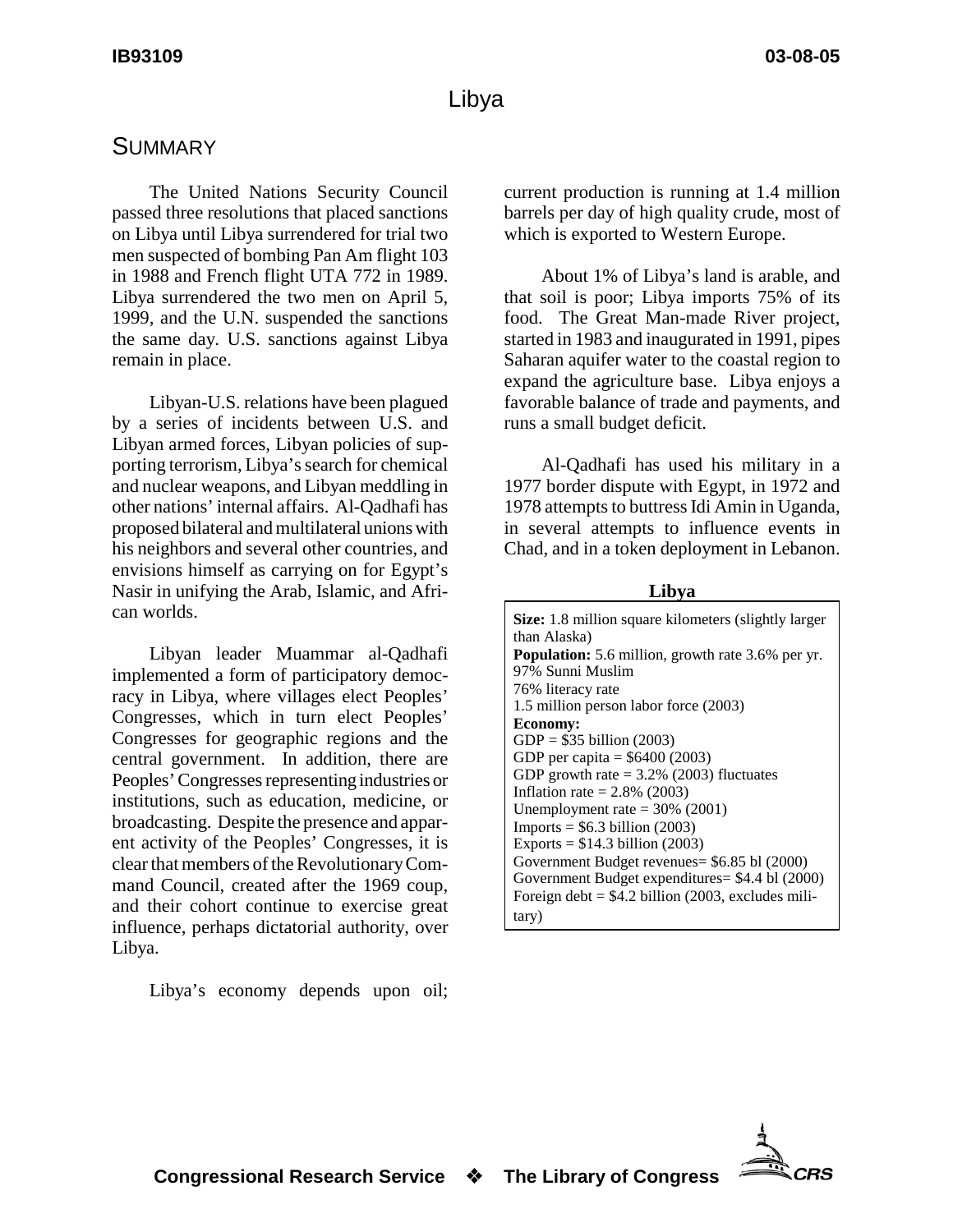## MOST RECENT DEVELOPMENTS

Libya leader Muammar al-Qadhafi told the General Peoples' Congress on March 2, 2005, that Libya and the United States are not enemies and that he hoped one day the two nations would be friends.

## BACKGROUND AND ANALYSIS

# **U.S. Relations**

The United States did not oppose the 1969 government change in Libya because the Revolutionary Command Council (RCC) was anti-Soviet and reformist. Even the RCC determination to hasten the scheduled British and U.S. departure from Libyan military bases and the RCC pressure on U.S. and other foreign oil companies to concede higher royalties and shared production ownership did not foul U.S.-Libyan relations. But, Libyan-U.S. relations turned sour by 1973, when the United States withdrew its ambassador to protest Libya's support for revolutionary and terror groups. There is speculation that Libyan-U.S. relations could improve in the wake of the December 2003 weapons announcements.

## **Current U.S.-Libyan Issues**

**Reopening Relations.** On February 11, 2004, the United States opened a twoperson interest section at the Belgian embassy in Tripoli. The White House announced on February 26, 2004, that the Secretary of State rescinded the ban on using U.S. passports in Libya, that the U.S. Treasury will permit U.S. citizen expenditures inside Libya, that U.S. companies were free to negotiate re-entry into Libyan markets, that Libya was being invited to open a diplomatic interests section in Washington, and that the United States would begin exploring joint humanitarian projects with Libya. On June 28, 2004, the United States and Libya formally opened Liaison Offices in their respective capitals.

On September 20, 2004, President Bush issued an Executive Order that ended the economic sanctions against Libya, allowing air flights between the two countries, permitting Libyan purchases of U.S.-built aircraft, unfreezing approximately \$1 billion in Libyan assets in the United States, and ending other economic sanctions. Libya remains on the terrorism list that precludes transfers of military equipment, weapons, or dual use items. The Libyanset deadline for paying compensation to the 270 victims of the 1988 Pan Am 103 bombing was set to expire on September 22. Libya had extended the deadline twice in April and July. The victims' families have received \$8 million each and might receive an additional \$2 million if Libya is removed from the U.S. terrorism list.

**Unconventional or Mass Destruction Weapons.** Beginning in the mid-1970s, Libyan leader Muammar al-Qadhafi stated that the Arabs needed a nuclear weapons capability to match Israel's and, according to reports, tried to buy nuclear weapons or technology from China, India, Pakistan, the Soviet Union, Argentina, and others. The Soviets built a small research reactor in Libya in 1981. In a January 2003 interview, al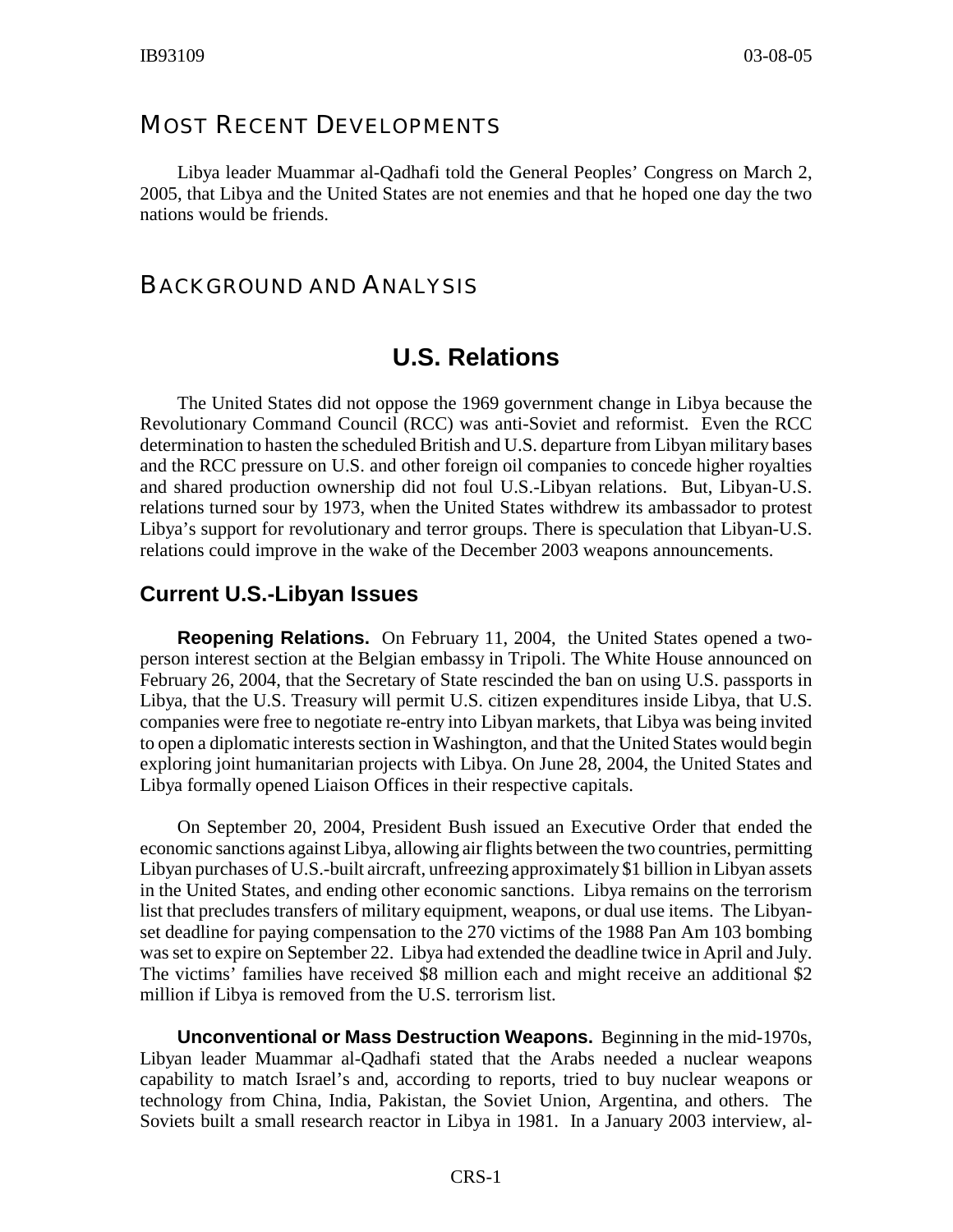Qadhafi said Libya did not need nuclear weapons. It was reported that Libyan forces used chemical weapons against the Chadian forces during the 1986-1987 fighting.<sup>1</sup> In March 1990, the United States and Germany accused Libya of building a chemical weapons center at Rabta, and in February 1993, the United States said Libya was building another chemical weapons plant at Tarhunah.<sup>2</sup> The United States banned the export to Libya of any chemicals or equipment that could be used in the manufacture of weapons.

On December 19, 2003, Libyan Foreign Minister Abd al-Rahman Shalqam announced that Libya was ending its programs intended to produce chemical and nuclear weapons, would dismantle its facilities and all weapons, and would invite international inspectors to verify that the programs were terminated. Libya also said it would join the Chemical Weapons Convention. United Kingdom Prime Minister Tony Blair and U.S. President George Bush followed the Libyan announcement with statements confirming that the three nations had been working together since Libyan representatives had approached British officials during the Pan Am 103 negotiations in March 2003 to reach an agreement on a procedure to dismantle the Libya weapons program. Observers speculated on why Libya took the step: some suggested that Libya wanted to end the economic sanctions that were crippling the Libyan economy and preventing increased oil production. Others suggested that Libya was trying to avoid an invasion and occupation similar to what is happening to Iraq. Some speculated that Libya knew that U.K. and U.S. intelligence services had discovered irrefutable proof of the Libyan program and Libyan leaders wanted to avoid international embarrassment from disclosure. Others suggested that the end of the Saddam Husayn regime in Iraq had ended the Iraqi threat to the region and reduced Libya's need for defensive weapons. Others suggested that al-Qadhafi and other Libyan leaders had realized the futility of armed force and sought peaceful ways. Whatever the reason, Libya invited other nations to follow its example and foreswear unconventional weapons.

U.K., U.S., and U.N. Officials secretly had visited Libya for three weeks in October and December 2003, to inspect Libyan sites and documents and interview Libyan scientists. According to press reports, the inspectors said the Libyan nuclear weapons program was "nascent but active."<sup>3</sup> Gary Samore, a nuclear expert at the Institute for International and Strategic and Studies, said: "The Libya nuclear program was never considered a serious threat."4 Most reports suggested that Libya was several years away from a deliverable weapon. The chemical weapons program was described as ten years old. The International Atomic Energy Agency report following a December 2003 inspection said the Libyan nuclear program was "haphazard." On January 14, 2004, Libya ratified the nuclear test ban treaty and announced that it would join the Chemical Weapons Convention.

<sup>1</sup> See *Washington Post*, December 23, 1987, or *Christian Science Monitor*, January 5, 1988.

<sup>2</sup> CRS Report 96-849 [out of print], *Libya: Suspected Chemical Weapons Facility at Tarhunah*; please contact the author, Clyde Mark, at 7-7681 for copies.

<sup>3</sup> Slavin, Peter and Walter Pincus, "Libya Made Progress in Nuclear Goal," *Washington Post*, December 21, 2003.

<sup>4</sup> Slavin, Peter and Glenn Frankel, "Bush and Blair Hail Results of Nine Months of Secret Talks," *Washington Post*, December 20, 2003.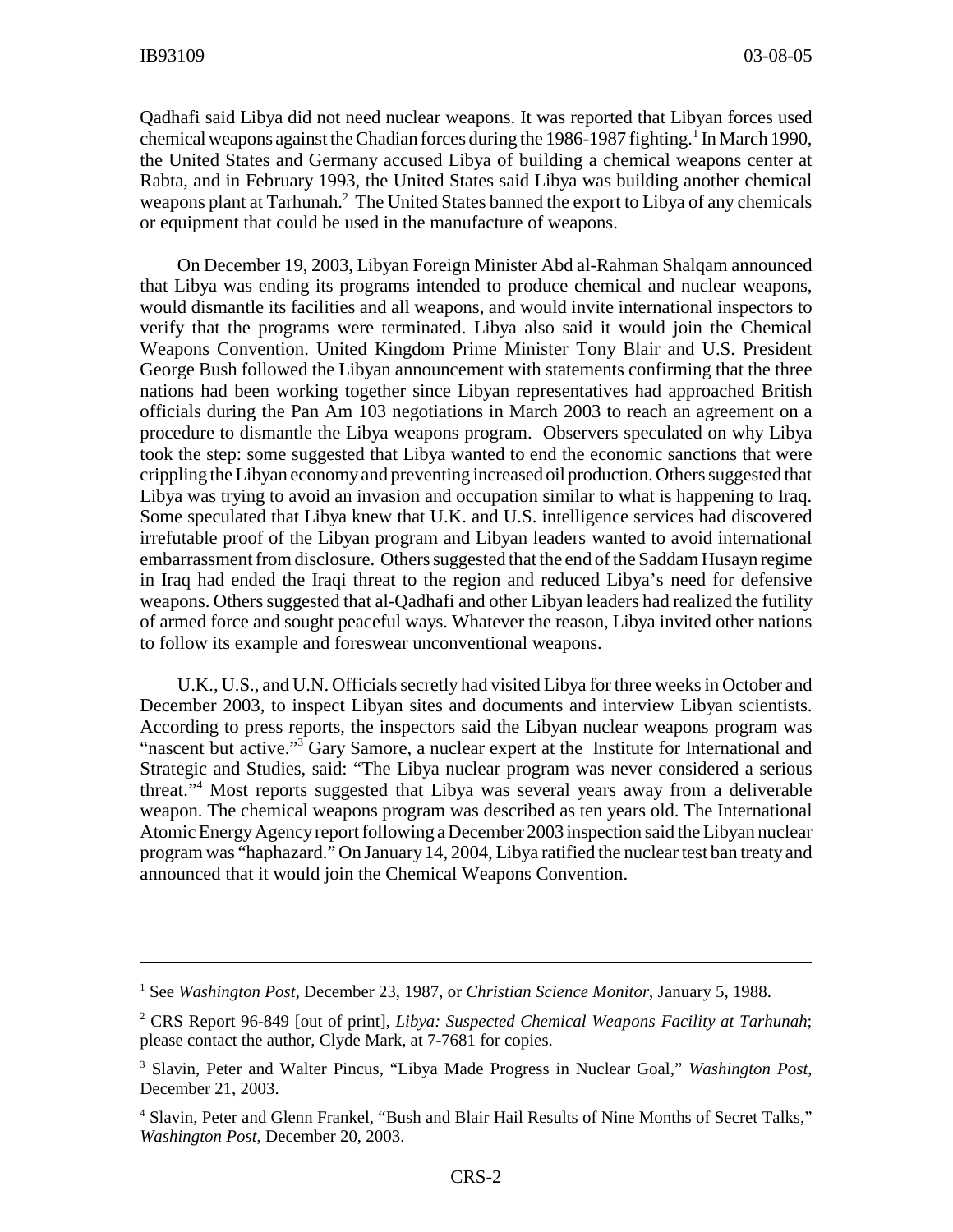**1988 Pan American Airlines Flight 103 Explosion.** On December 21, 1988, a bomb exploded on Pan Am flight 103 en route from London to New York killing all 244 passengers and 15 crew on board and another 11 people in the town of Lockerbie, Scotland. Early suspicions, according to press accounts, fell on the Syrian-based Popular Front for the Liberation of Palestine - General Command or the government of Iran; the latter was suspected of seeking revenge for the U.S. Navy shooting down an Iran Air flight over the Persian Gulf in July 1988. On November 14, 1991, the United States and Scotland indicted 2 Libyans described as intelligence officials for their roles in the bombing. The remains of Swiss timing devices furnished to Libya were the evidence behind the indictments. (See *Middle East Economic Digest*, April 17, 1992.) The two men indicted were Abd al-Baset Ali al-Megrahi and Al-Amin Khalifah Fhimah, both described as Libyan intelligence agents.

**1989 Explosion of UTA 772.** On September 19, 1989, a mid-air explosion killed 171 passengers and crew of the French airline UTA flight 772 over Niger in Africa. On March 10, 1999, a French court found six Libyans guilty in absentia for bombing the DC-10 aircraft. Libya paid a total of \$33 million in compensation to the victim's families in July 1999. France re-negotiated the settlement in 2003 and received about \$1 million for each victim.

*The Pan Am 103 Trial Preliminaries.* The United States and the United Kingdom rejected 1993 and 1994 Libyan offers to send the two men to the Arab League or a neutral site for trial, such as Egypt, Switzerland, or the Netherlands. In August 1994, Libya accepted a proposal offered by an Edinburgh law professor that the two be tried at the Hague by Scottish judges following Scottish procedures and law. On August 24, 1998, the United Kingdom and the United States, and the families of some victims, accepted the Libyan offer for a trial in the Hague under Scottish law. Libya reconfirmed its agreement on August 26. After extensive negotiations, which at times included Egyptian, Saudi, South African, and other national leaders, U.N. Secretary-General Kofi Annan delivered assurances to Libya on February 17, 1999, that the trial would be limited to the two suspects and would not address the issue of Libyan government involvement, that the two suspects would not be interrogated by British or American authorities, and that the two men, if convicted, would serve their terms in Scottish jails under U.N. monitoring. (The assurances were reported in the press; Secretary-General Annan's letter was not released to the public until August 25, 2000.) Some people representing the victims apparently believed that the letter proved their contention that the United States, Britain, and Libya struck a deal to limit the trial to the two men, which in turn amounted to granting immunity for the government of Libya.

Libya accepted the assurances, and the two men were transferred to the Netherlands for trial on April 5, 1999. The same day, the United Nations suspended, but did not drop, the sanctions against Libya pending Libyan cooperation with the court. The Secretary-General reported on June 30, 1999, that Libya was cooperating but did not recommend permanently dropping the sanctions. On December 9, 1999, the Judge ruled against a defense motion to drop the murder conspiracy charge because the alleged conspiracy did not take place in Scotland. The judge ruled that the conspiracy existed despite national borders. The two defendants pleaded not guilty on February 3, 2000. The judge granted a defense motion to delay the trial and set the trial date for May 3, 2000. On April 25, 2000, the judge denied a prosecution request for delay of several weeks to allow time to investigate the list of 119 witnesses presented by the defense.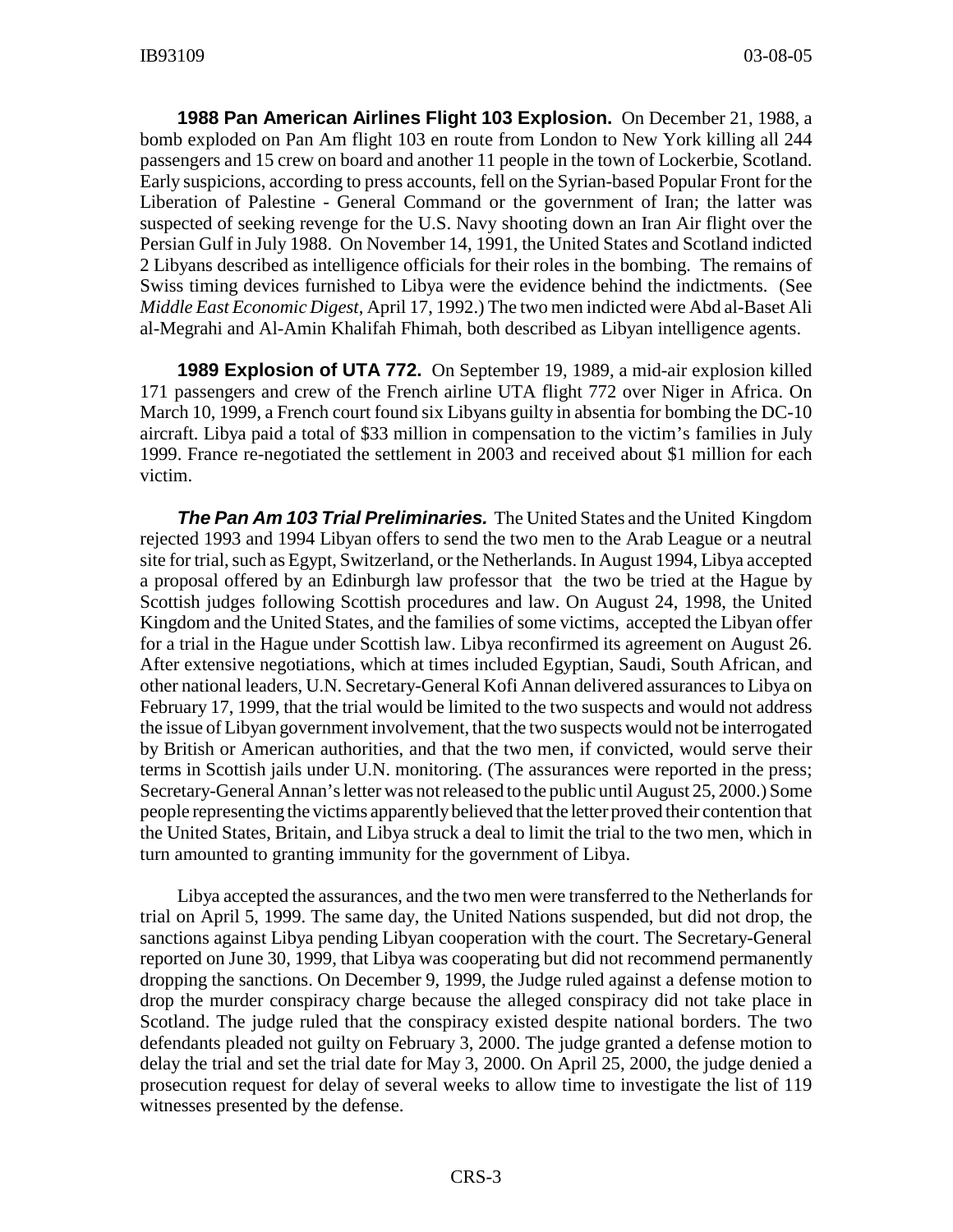**The Trial.** The trial began on May 3, 2000, before a three judge panel, and no jury. A fourth judge attended in case one judge became incapacitated. Under Scottish law, the judges may find the defendants guilty, not guilty, or not proven, the last a verdict that frees the defendants without declaring them innocent. Camp Zeist, a former U.S. military base south of Amsterdam was declared temporary Scottish territory while the trial was in progress, and 200 Scottish policemen guarded the site. Each of the defendants was represented by counsel, and there were two prosecutors, the Lord Advocate and the Senior Counsel. The trial was conducted in English with Arabic translations for the defendants. The trial was televised to remote locations in Scotland, London, New York, and Washington, where victims families followed the proceedings.

In September 2000, the defense attacked the credibility of prosecution witness Abd al-Majid Giaka, a former Libyan intelligence agent who also worked for the CIA, who claimed that he saw the defendants with explosives and a suitcase at the Malta airport. In mid-October, the prosecution turned over to the defense evidence that reportedly implicated the Popular Front for the Liberation of Palestine-General Command (PFLP-GC) in the Pan Am 103 bombing. The defense, which has maintained since the trial began that the PFLP-GC was behind the bombing, asked for and received a delay in the trial to study the new evidence. On November 20, the prosecution rested its case, after 232 witnesses and 72 days of testimony. The court rejected a defense plea that there was no case to answer on November 28 and recessed the trial until January 2001.

The trial resumed on January 4, 2001, but the defense rested after only three days of testimony and three witnesses. Apparently, the defense believed that the three judges would determine that the prosecution had not presented a convincing case. In the opening argument on January 9, 2001, the prosecution asked that only the murder charge be considered and that the other charges be dropped. The defense began closing arguments on January 11 and completed its arguments on January 18. On January 31, 2001, the three judges declared al-Megrahi guilty, and Fhimah not guilty. Fhimah left the court immediately to return to Libya. After receiving two extensions, al-Megrahi filed an appeal on June 10, 2001, that was accepted by a judge in chambers. The prosecution does not have the right to appeal the Fhimah not guilty verdict.

Al-Megrahi's appeal, heard by a five-judge panel, began in the Netherlands on January 24, 2002. On February 6, 2002, the five judges agreed to hear new witnesses concerning allegations that someone broke into Heathrow Airport prior to Pan Am flight 103 and could have placed a bomb on board the aircraft. On March 14, the five judges rejected the appeal, and Megrahi was transferred to a Scottish prison where he will serve his life sentence. In early 2003, al-Megrahi launched a second appeal based on an inadequate defense during the trial.

The trial cost about \$80 million, lasted 85 days, recorded over 10,000 pages of testimony, and heard 235 witnesses, only three of whom were called by the defense. The appeals process has cost an additional \$38 million, beginning in January 2001. It is assumed that families of the Pan Am 103 victims will file civil suits against Libya, and that the United States and the United Kingdom will seek compensation for the victims.

**U.N. Resolutions.** The United Nations Security Council has passed three resolutions concerning the Pan Am 103 and UTA 772 bombings. Resolution 731 of January 21, 1992,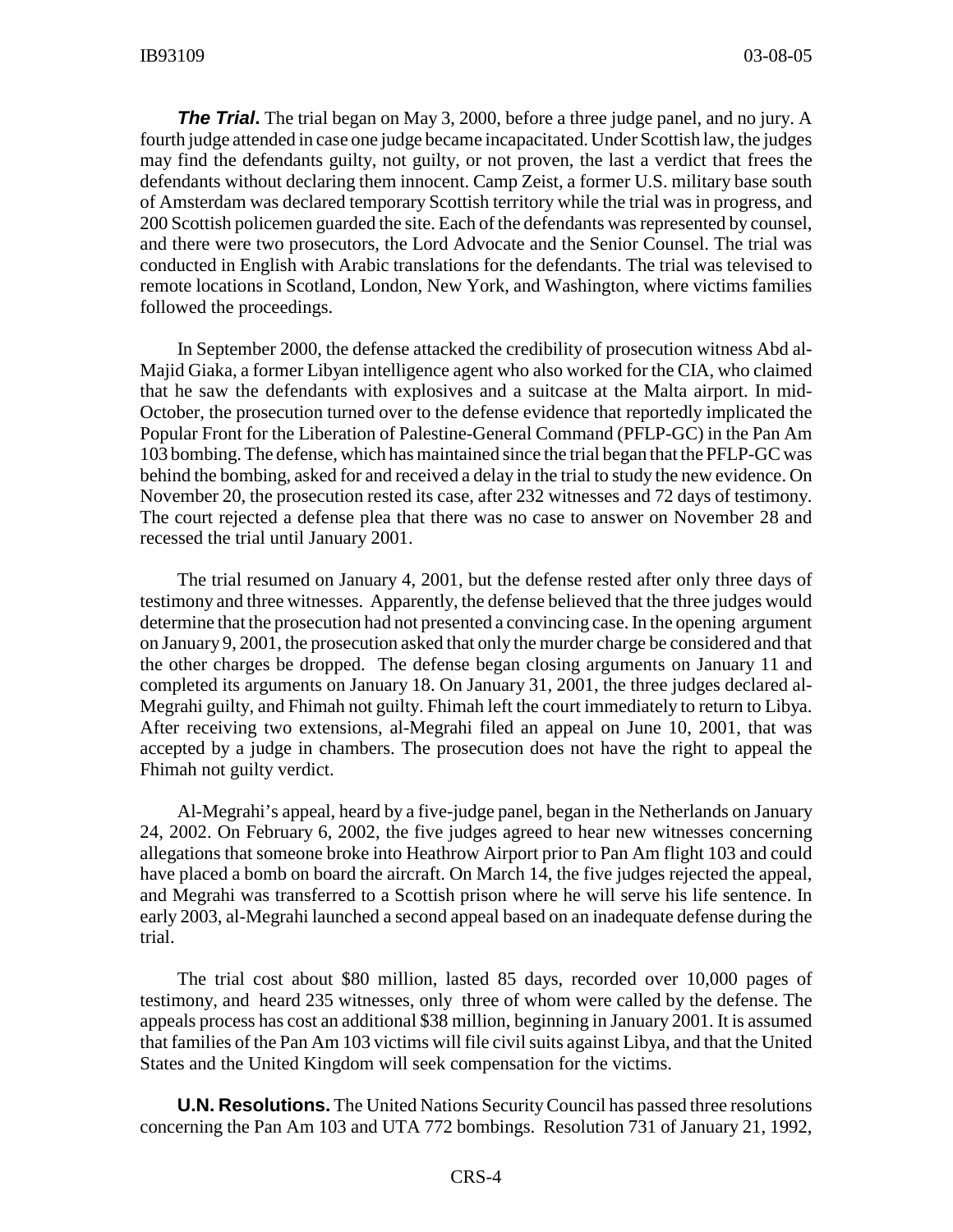called upon Libya to extradite the two accused bombers. Resolution 748 of March 31, 1992, imposed some sanctions on Libya, such as a ban on Libyan aircraft flights, until Libya turns the two suspects over to British or U.S. authorities for trial. Resolution 883 of November 11, 1993, bans sales of oil equipment to Libya, and places a limited freeze on Libyan foreign assets.

Libya was able to move most of its foreign assets beyond the reach of the freeze called for in U.N. Resolution 883 during the two month-long debate over the Resolution. (The debate stretched out because Russia was hesitant to apply sanctions; Libya owes Russia about \$4 billion that would be more difficult to collect if tight sanctions were in place.) Also, the United States believed the sanctions would not be effective without a ban on purchasing Libyan oil. European countries, particularly Italy and Germany, rejected an oil embargo because they are more dependent upon light Libyan crude for their refineries. And, it was noted, a ban on oil equipment sales or oil purchases are difficult to enforce, as witnessed by similar sanctions against other countries.

**The Settlement.** According to May 1, 2003, press reports, Libyan Foreign Minister Abd al-Rahman Shalqam accepted responsibility for Libyan employees involved in the Pan Am 103 bombing. The press also reported that Libyan businessmen were collecting a \$2.7 billion fund to pay \$10 million to each of the 270 Pan Am 103 victims. The *Washington Post* reported on August 6, 2003, that Libya would pay the compensation and accept responsibility for the 1988 bombing if the United Nations and the United States dropped their sanctions and if the United States removed Libya from the terror list. The final settlement presented to the United Nations on August 15 called for a payment of \$4 million for each victim when the U.N. sanctions were dropped, another payment of \$4 million to each victim when the U.S. sanctions were dropped, and a final payment of \$2 million when the United States removed Libya from the terrorism list.<sup>5</sup> On April 21, 2004, Libya extended the deadline for the U.S. actions and the payments to the victims families to July 22, 2004, and extended the deadline a second time to September 22. Each victim's family has received \$8 million, thus far.

## **Congressional Action**

Congress applauded Administration actions against Libya and al-Qadhafi, such as placing Libya on the terrorism list in 1979, launching the air attack against Libya in 1986, or supporting U.N. Security Council Resolutions 731 and 748 in 1992 that applied economic sanctions against Libya until Libya extradited the Pan Am 103 suspects. P.L. 97-113, signed on December 29, 1981, condemns Libya for supporting international terrorism (Section 718). P.L. 99-83, signed on August 8, 1985, authorizes the President to prohibit imports from and exports to Libya (Section 504). P.L. 103-87, signed into law on September 30, 1993, listed Libya among the countries denied direct or indirect U.S. assistance or any International Organizations and Programs funds. And, Congress added Libya (Section 11) to H.R. 3107 (similar to S. 1228), which bans U.S. contacts with companies that invest in the Libyan oil industry (August 5, 1996, P.L. 104-172): the Iran-Libya Sanctions Act (ILSA) expired on August 4, 2001, but was extended by P.L. 107-24 of August 3, 2001.

<sup>5</sup> See CRS Report RS21601, *Libya: PanAm 103 Settlement*, by Clyde Mark.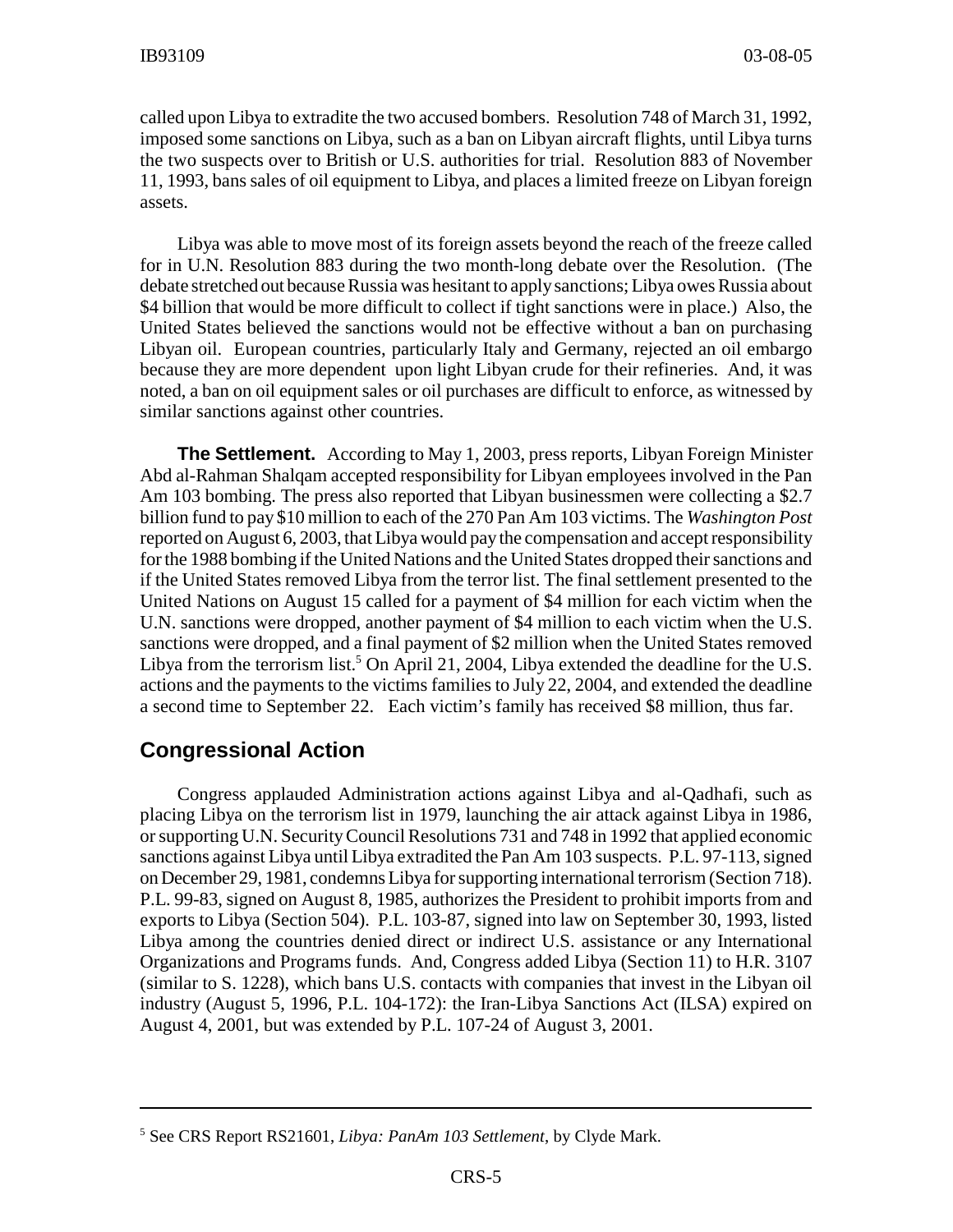On April 27, 2000, the Senate passed S.Res. 287 stating the sense of the Senate that Libya's refusal to accept responsibility for the Pan Am 103 bombing constitutes a danger to U.S. citizens, that the travel ban should remain in place, and that the President should consult with Congress on policy toward Libya.

Section 113, Title I, Division J of the FY2005 omnibus appropriations bill (P.L. 108- 447, signed on December 8, 2004) allows the Export-Import Bank to provide loans, insurance, credits, and guarantees to Libya providing the President determines that it is in U.S. national security interests to do so. On December 10, President Bush waived some tax restrictions on U.S. companies doing business with Libya.

## **U.S. Economic Sanctions Against Libya6**

Beginning in 1973, the United States introduced a series of over 20 sanctions against Libya that ban a wide variety of economic activities. Among the banned practices are transferring conventional weapons or chemicals that could be used in weapons manufacturing; providing direct or indirect foreign aid or aid to international organizations that might benefit Libya; importing crude or refined Libyan oil and exporting U.S. oil production or refining equipment; engaging in trade, credits, loans, Export-Import Bank transactions, or third country transactions with Libya; and liquidating or transferring Libyan property in the United States. Some of the sanctions were modified over the years; for example, classes of U.S. aircraft were added to the banned export list after Libya used commercial planes to move troops to Uganda. Another modification permitted five U.S. oil companies to negotiate a standstill agreement for their Libyan assets and to arrange for third country subsidiaries to operate their Libyan holdings, and the February 26, 2004, White House announcement permitted U.S. companies to negotiate contracts with Libya.

In addition, the United States led the United Nations effort to impose economic sanctions on Libya until Libya surrendered the two indicted intelligence agents charged with 1988 bombing of Pan Am flight 103 and bombing French UTA flight 772 in 1989.

On April 28, 1999, the United States ended the ban on commercial sales of food and medicines to Libya; humanitarian transfers of food and medicines to Libya were not affected by the commercial ban (See *Federal Register* vol. 64, no. 147, August 2, 1999, p. 41789).

President Reagan instituted a travel ban on Libya in 1981, which prohibited using a U.S. passport to travel to Libya, but the ban was dropped on February 26, 2004. On September 20, 2004, President Bush dropped the remaining sanctions on aircraft and aircraft parts, air flights, and access to Libyan assets in the United States. Only the terrorism list ban on transferring weapons remains.

#### **Past Incidents in U.S.-Libyan Relations**

**1973 Libyan Territorial Water Claim.** On October 11, 1973, Libya notified the U.S. State Department that the Gulf of Sidra was to be a closed bay and part of Libya's

<sup>6</sup> See CRS Report RL32604, *Libya: Legislative Basis for U.S. Economic Sanctions*, by Dianne Rennack.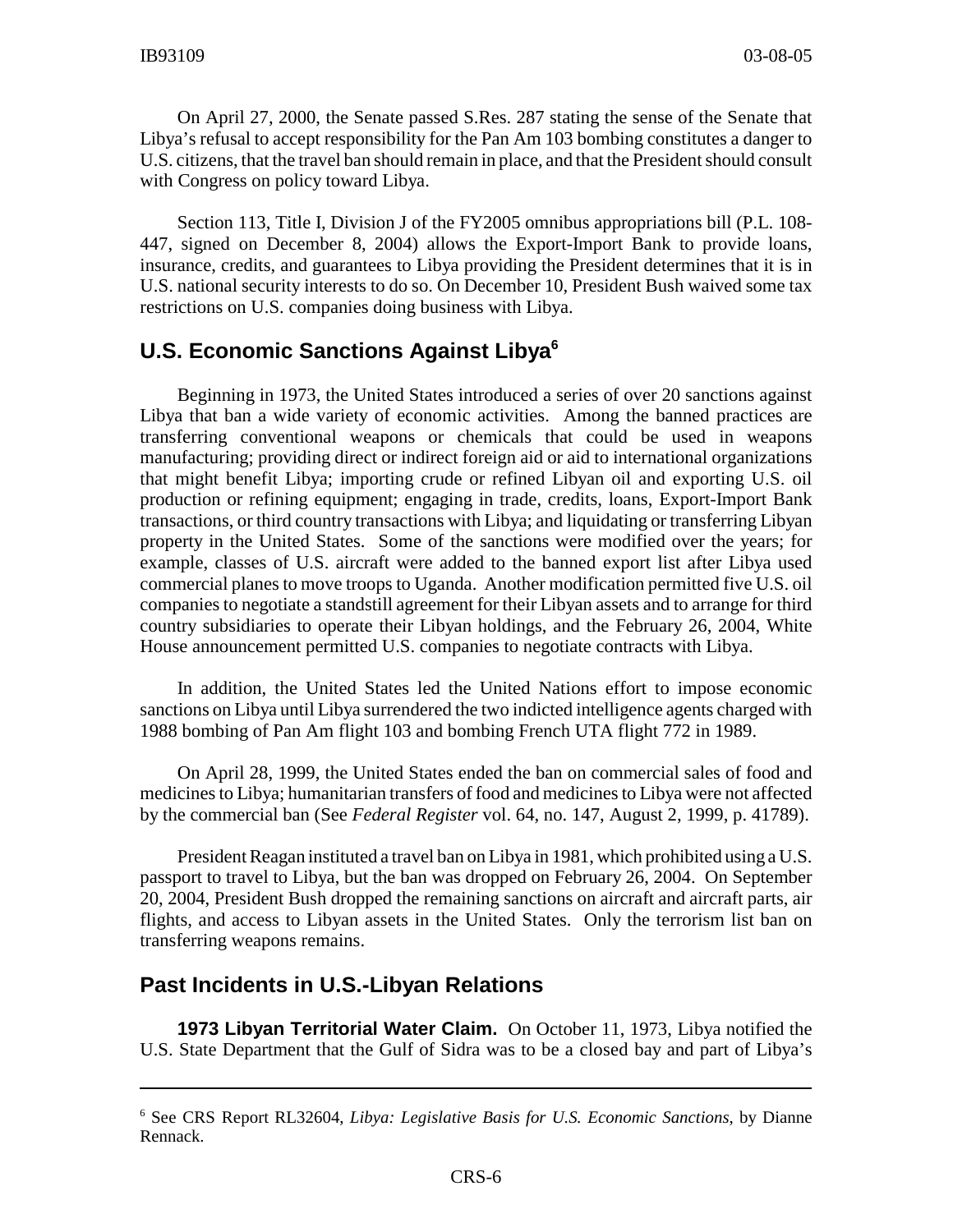territorial waters. Under international practice the opening across a closed bay can be no more than 24 miles; the Gulf of Sidra opening claimed by Libya was over 300 miles across. Also, under international practice, Libya must have demonstrated continuous and open control over the bay that was recognized and accepted by other nations, conditions not met in the Libyan claim. The United States rejected the Libyan claim on February 11, 1974.

**1979 U.S. Embassy Burned.** On December 2, 1979, a mob, apparently inspired by the Iranian seizure of the U.S. embassy in Teheran the month before, attacked and burned the U.S. embassy in Tripoli; no U.S. citizens were killed or injured. The press reported that Libyan authorities did nothing to stop the mob. The embassy was closed permanently in May 1980, after a series of Libyan assassinations of Libyan dissidents in Europe. The U.S. Ambassador to Libya had been withdrawn in 1973 and not replaced.

**1980 Air Incident.** On September 16, 1980, a Libyan fighter aircraft fired at but missed a U.S. EC-135 reconnaissance plane over the Mediterranean. The United States took no retaliatory action.

**1981 Libyan Diplomatic Mission in Washington.** On May 6, 1981, the United States ordered the Libyan diplomatic mission (called the Libyan People's Bureau rather than embassy) in Washington closed because it was suspected that Libyan diplomatic personnel were involved in a wide range of illegal (or at least undiplomatic) activities, including terrorism and intimidating Libyan dissidents in the United States.

**1981 Air Battle.** On August 19, 1981, 2 Libyan SU-22 aircraft fired an "Atoll" air-to-air missile at 2 U.S. F-14 aircraft from the carrier Nimitz over the Gulf of Sidra. The Atoll missed but the F-14's did not; the U.S. Navy pilots shot down both Libyan aircraft. On October 15, 1981, the United States deployed 2 AWACS planes to Egypt to patrol the Egyptian-Libyan border area.

**1981 Assassination Attempts.** Shortly after the August 1981 aircraft incident, the press reported that Libyan "hit squads" had entered the United States to assassinate President Ronald Reagan. On October 25, 1981, U.S. Ambassador to Italy Maxwell Rabb was withdrawn from his post after U.S. intelligence sources discovered a plot to kidnap or assassinate the Ambassador. In November, someone fired at U.S. Ambassador to France Christian Chapman. Secretary of State Alexander Haig told a congressional committee that he suspected it was Libyans that fired the shots. (An earlier suspected Libyan assassination plan reportedly targeted U.S. Ambassador to Egypt Hermann Eilts in 1977.) Also in November, it was suspected that Libya was responsible for explosives discovered in music speakers for a U.S. embassy sponsored dance in Khartum, Sudan. On December 10, 1981, President Reagan banned U.S. travel to Libya and requested that all U.S. citizens leave Libya to avoid a hostage situation similar to Iran in 1979.

**1983 Air Incident.** On February 1983, the United States despatched 4 AWACS planes to Egypt to watch the Libya-Sudan border and monitor Libyan flights toward Sudan. 2 U.S. Navy F-14 fighters intercepted 2 Libyan fighters over the Gulf of Sidra in June 1983, but neither side fired shots. In August, President Reagan deployed 2 AWACS planes and 8 F-15 interceptors to defend the AWACS to Sudan to monitor Libyan flights.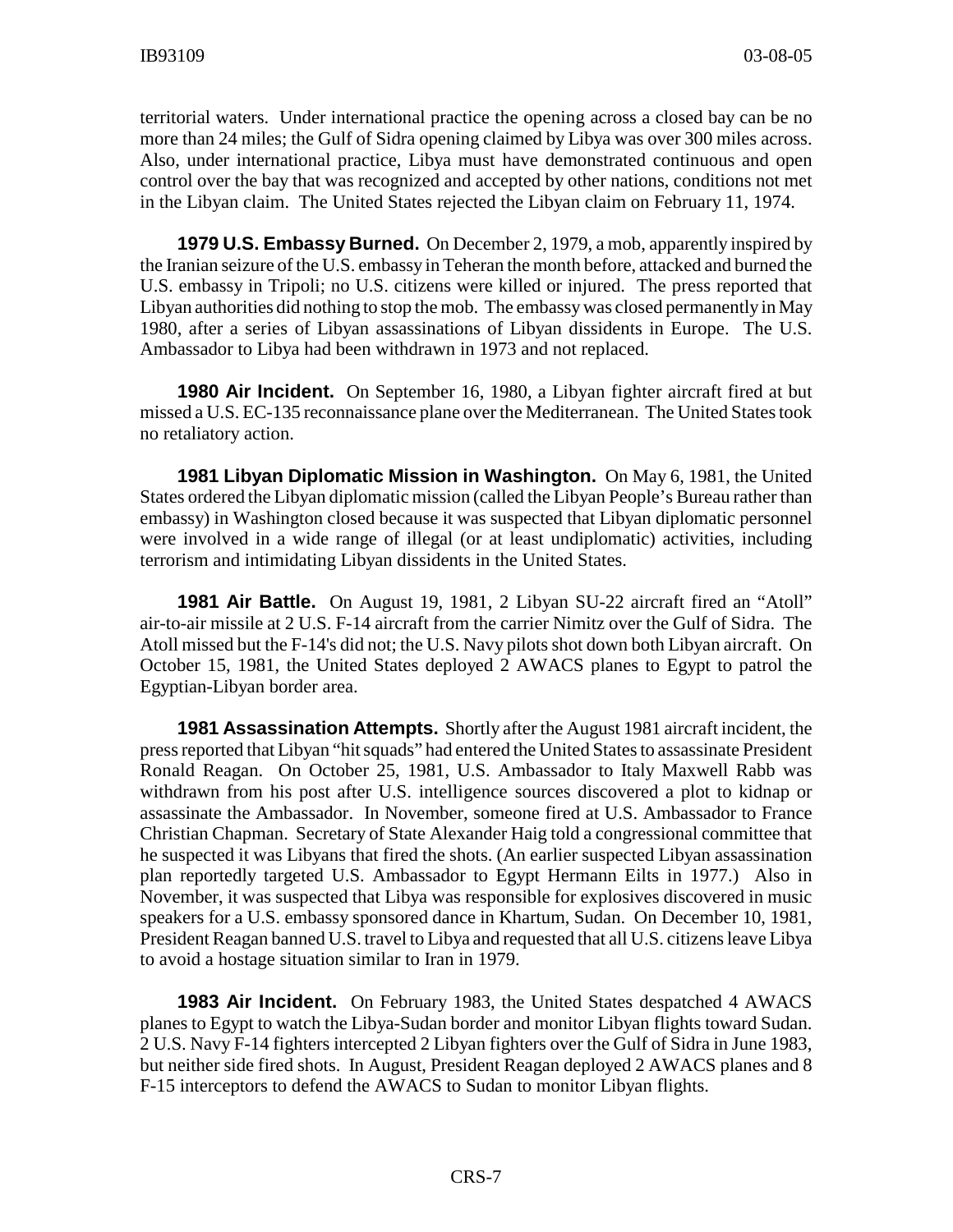**1985 Rome and Vienna Airport Attacks.** On December 27, 1985, 20 civilians, including five U.S. citizens, were killed by simultaneous terrorist attacks at the Rome and Vienna airports. U.S. officials asserted that Libya was involved in the attacks.

**1986 Air and Sea Battle.** The U.S. Navy began a naval exercise on January 23, 1986, in the Mediterranean north of the Gulf of Sidra. (The United States followed accepted international procedures and notified all interested countries, including Libya, of the exercise.) During the week of February 11-15, 1986, Libyan and U.S. aircraft had more than a dozen encounters, although neither side fired shots. On March 24, 1986, Libya fired 6 SA-5 high altitude, long range, slow speed, surface-to-air missiles and 2 SA-2 low altitude, short range, high speed surface-to-air missiles at U.S. aircraft; all missed their targets. A-7 aircraft from U.S. carriers knocked out the SA-5 installations, and repeated the attack 4 hours later after the installation resumed activity. Also, A-6 carrier based aircraft attacked and sank or damaged four small Libyan attack boats that approached the U.S. ships.

**1986 Attack on Libya.** A terrorist bomb killed three people (two of whom were U.S. Army personnel) and wounded 200 (60 of whom were U.S. citizens) in the LaBelle nightclub in Berlin on April 5, 1986. At his April 9 press conference, President Reagan said there was "considerable evidence" that Libya was responsible for the explosion. On April 15, some 100 U.S. aircraft — including U.S.A.F. F-111s from the United Kingdom, carrier based A-6, A-7, F/A-18, and F-14 aircraft, communications, reconnaissance, and electronic warfare aircraft, and refueling tankers — attacked two military complexes, two air bases, and a port in Libya. Libyan sources said 70 people were killed in the attack, including al-Qadhafi's infant daughter. Two U.S.A.F. officers were killed when their F-111 was shot down. Later on April 15, Libyan patrol boats fired two missiles at a U.S. Navy communications station on the Italian island of Lamedusa, but the missiles fell short and the station suffered no damage. In a message to the nation following the April 15 raid, President Reagan cited, as the justification for the U.S. air raid on Libya, intercepted radio messages between Libya and the Libyan embassy in east Berlin discussing the April 5 Berlin nightclub bombing.

In November 1997, three men (one Libyan, one Lebanese, and one German of Lebanese origin) and two women (both German) went on trial in a Berlin court for the April 1986 nightclub bombing. On April 20, 2000, one Lebanese was quoted as saying that Libyan authorities arranged for the LaBelle bombing in retaliation for the January 1986 air-sea confrontation. A German judge found four of the accused guilty on November 13, 2001, but stated that charges were unproven that Libyan leader al-Qadhafi personally ordered the bombing. On September 3, 2004, Libya and Germany signed an agreement by which Libya will pay \$35 million to the 200 victims of the 1986 Berlin nightclub bombing. Libya made the first \$15 million payment to the German victims on September 30, 2004.

**1989 Air Incident.** Two U.S. Navy F-14 fighters from the carrier John F. Kennedy shot down two Libyan MiG-23 aircraft some 70 miles north of the Libyan coast after the Libyan aircraft displayed what the Department of Defense described as "hostile intent" on January 4, 1989. Libya claimed its two aircraft were on routine patrol and were attacked by the United States. The U.S. claimed the two Libyans continued pursuing the U.S. aircraft despite taking five separate evasive actions.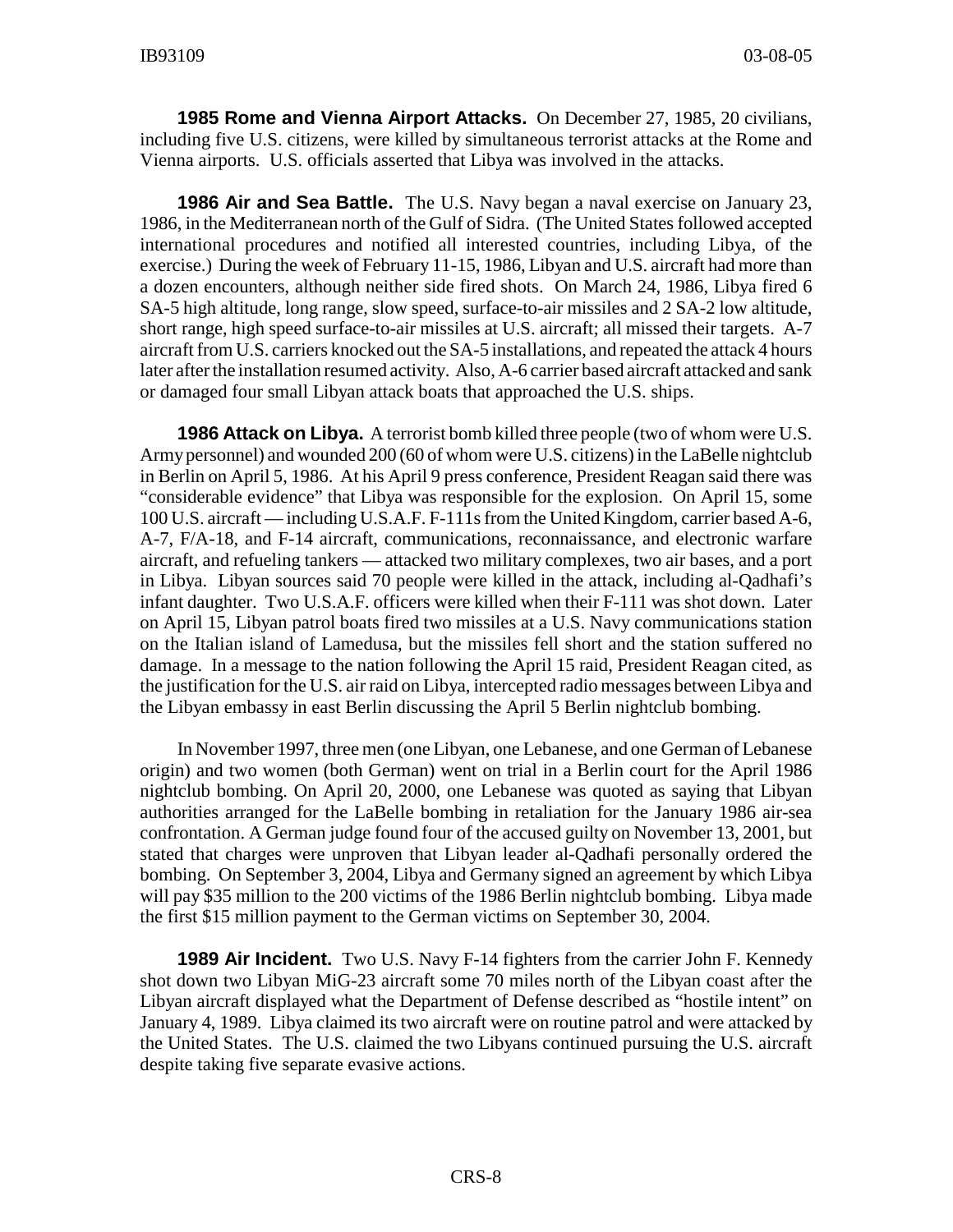# **Other Libyan Foreign Relations**

## **AIDS and the Bulgarian Nurses**

A Libyan court found five Bulgarian female nurses and one Palestinian male doctor guilty of infecting 426 Libyan children with AIDS. The six were sentenced to death by firing squad. The May 6, 2004, decision also sentenced one Bulgarian male doctor to four years for black market currency violations and acquitted nine Libyan hospital officials of charges linked to the AIDS infections. The Bulgarians and the Palestinian were arrested in 1999 on charges that they used the children in an AIDS treatment experiment. A French doctor testified at the trial that the children had been infected in 1997, one year before the Bulgarians and the Palestinian arrived in Libya.

# **Central African Republic**

Libyan troops arrived in Bangui on November 5, 2001, to assist CAR armed forces loyal to President Ange-Felix Patasse put down what appeared to be a coup attempt by military commander Gen. Francois Bozize. Libyan armed forces had performed a similar role in May.

# **Chad**

In late 1980, several thousand Libyan troops intervened on the government side in the Chad civil war. In November 1981, the Chad government requested the withdrawal of the 7,000 to 10,000 Libyan troops, to be replaced by peacekeeping forces from the Organization of African Unity. In June 1982, the pro-Libyan Chad government fell to a French supported rival faction, and many of the government officials and forces sought sanctuary in Libya or Libyan-protected territory in northern Chad. In 1983, Libya and France agreed to withdraw their troops from Chad and allow the Chadians to resume control over their own affairs. French forces withdrew in 1984 but Libyan forces did not, retaining control over the northern 40% of the country and adding to Libya's untrustworthy reputation.

In 1986, the former President of Chad announced from his Libyan exile that he was willing to negotiate with the new government, a move that split the Libyan-based rebels (the former government) and led to the house arrest of the former President. In the ensuing fighting, the new Chad government and its rebel faction fought against Libya and its rebel faction. In August 1989 Chad and Libya signed an Algerian-brokered peace accord. In December 1990, the Chad government was overthrown by rebels friendly to Libya. In early 1994, the International Court of Justice decided the Aouzou Strip case in favor of Chad, and the two countries agreed that Libya would begin withdrawing in May 1994. Under the eyes of a 15-member U.N. Aouzou Strip Observer Group, the Libyans began withdrawing on May 4 and completed the withdrawal on May 30, 1994.

The December 1990 coup freed some 2,000 Libyan prisoners of war but left another 700 Libyans in Chad who reportedly had been training under the auspices of the U.S. Central Intelligence Agency. According to press reports, one-half of the Libyans decided to return to Libya, and the other 350 traveled to Zaire and Kenya before entering the United States where they allegedly continued their military training. (See, for example, John Goshko, U.S. Accepts 350 Former Libyan Soldiers. *Washington Post*, May 18, 1991: A18.)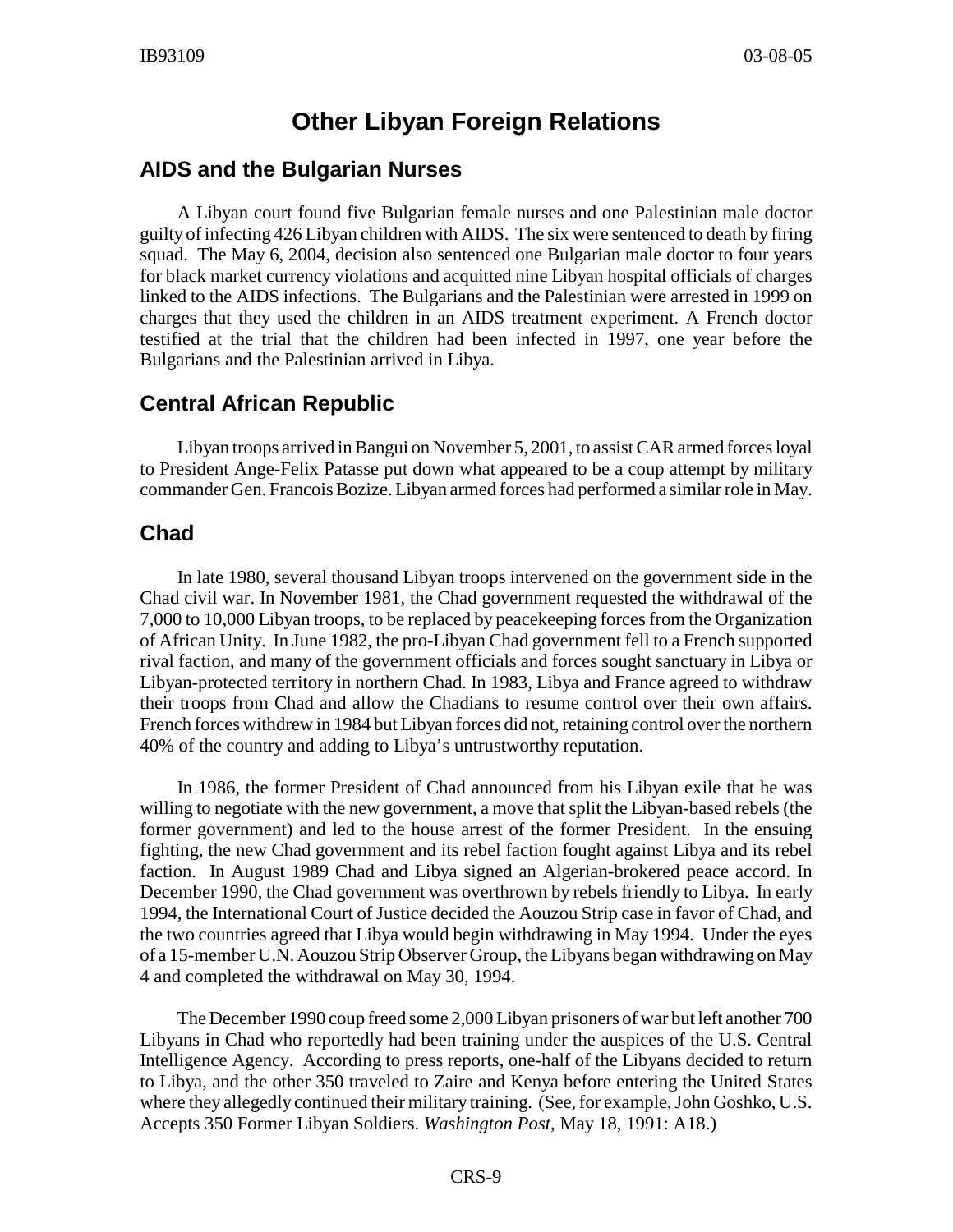On January 7, 2002, after three days of al-Qadhafi-led negotiations in Tripoli, the Security Minister of Chad and the leader of the rebels signed a peace agreement to end the civil war.

# **Egypt**

Despite the 1970 death of al-Qadhafi's hero, Egyptian President Nasir, the Libyan leader pursued a merger of Egypt, Syria, Libya, and Sudan, but the merger never materialized. Al-Qadhafi proposed a separate union of Egypt and Libya in 1973, but the merger fell apart after one month when al-Qadhafi criticized Egypt's conduct in the October 1973 war. Al-Qadhafi did not approve of the Egyptian-Israeli 1975 and 1976 cease-fire agreements, and the increasing bad relations led to border clashes in 1977. Later that same year, Libya denounced Egyptian President Anwar al-Sadat's November trip to Jerusalem and the ensuing 1979 Egyptian- Israeli peace treaty. Egyptian-Libyan relations remained poor until a May 1989 reconciliation between al-Qadhafi and Egyptian President Mubarak reopened their border and re-established normal relations. Egyptian President Mubarak meets periodically with al-Qadhafi to discuss regional affairs.

#### **Israel**

On May 30, 1993, 192 Libyan religious pilgrims, denied air flights to Saudi Arabia for the Haj because of the U.N. air embargo, set off across Egypt in buses bound for al-Aqsa and the Dome of the Rock mosques in Jerusalem. They were welcomed at Rafah on the Egyptian-Gaza boundary by the Israeli Minister of Tourism, and on May 31, 1993, the group prayed at the two Muslim shrines in Jerusalem. A planned tour of Jericho, Bethlehem, Hebron and other religious and historical sites was cut short after a Libyan statement that Jerusalem should be the capital of a Palestinian state infuriated Israelis. The Libyans left Israel on June 2, leaving in their wake rumors that Libya and Israel would establish diplomatic relations and that al-Qadhafi would visit Israel. The visit left the Arab world confused over al-Qadhafi's reasoning.

The Israeli press reported on January 6, 2004, that Libyan and Israeli officials met in Vienna on December 26, 2003, to discuss the possibility of establishing relations.

#### **Morocco**

Morocco and Libya broke diplomatic relations after the late King Hassan suspected that al-Qadhafi supported the July 1971 coup attempt against the throne. The two nations restored relations, but Libyan recognition of the Polisario claim to sovereignty over Western Sahara led to a new break with Morocco in April 1980. The August 1984 Treaty of Union between Morocco and Libya surprised everyone because it joined the moderate and steadfast King Hassan of Morocco with the radical and mercurial al-Qadhafi. The union began falling apart when Libya signed a 1985 alliance with Iran, and ended in August 1986, when King Hassan abrogated the treaty after al-Qadhafi criticized the King for meeting with Israeli Prime Minister Peres. Al-Qadhafi has criticized Morocco for establishing diplomatic relations with Israel in 1995.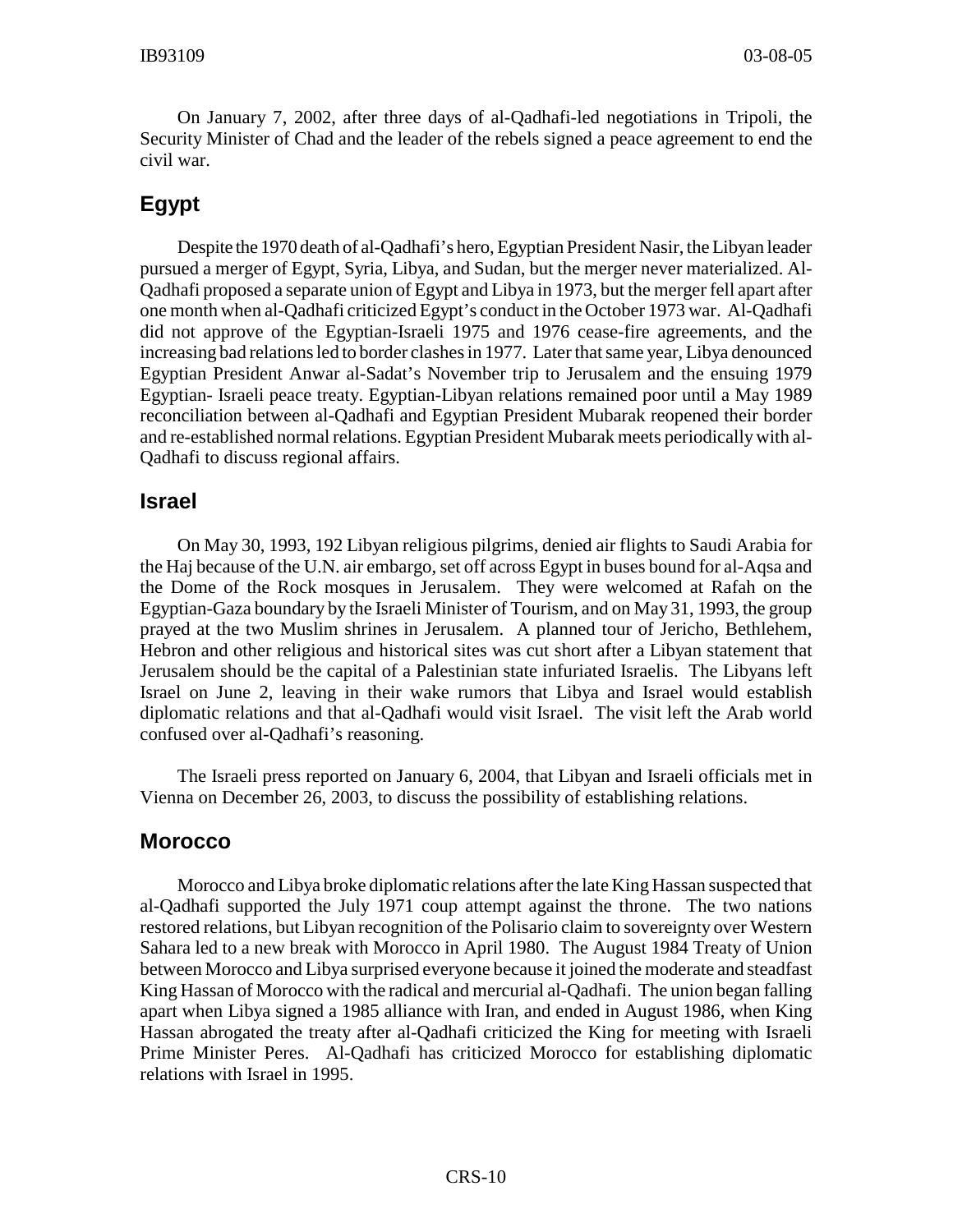## **Sudan**

In July 1971, Libya helped restore Sudanese President Numayri to office, and Libya and Sudan enjoyed good relations until Sudan accused Libya of involvement in a series of coup attempts and broke relations. Libya considered an alliance against Egypt and Sudan after Sudan supported the 1978 Camp David agreements. Sudan hosted anti-Qadhafi radio transmitters and Libya provided funds and supplies for anti-Numayri rebels. Following Numayri's ouster in 1985, the new government mended fences with Libya and allowed Libyan forces to operate from Sudan in supporting the Chad rebels. After the 1989 change in Sudan's government, the two countries considered a merger and formed a joint General Peoples' Congress in 1990. But in the early 1990's, Libyan-Sudanese relations became strained over Sudan's support for militant Islamic reformers. In late 1999, Libya supported the al-Bashir governments' emergency regulations intended to stop parliament Speaker al-Turabi from challenging al-Bashir's authority. In November 2004, Libya and the United States agreed to transport emergency supplies across Libya to relieve the suffering in Sudan's war-torn Darfur province.

## **Tunisia**

In 1970, al-Qadhafi proposed a merger of the two countries, but Tunisian President Habib Bourguiba rejected the proposal. Tunisia and Libya announced a merger in January 1974, but the referendum approving the union was delayed and never held. Al-Qadhafi denied Tunisian government accusations that he was behind the Tunisian rebel raid on Gafsa in January 1980. In February 1980, a mob burned the French embassy in Libya, apparently in response to the French offer to aid Tunisia against a Libyan-sponsored rebellion. By 1982, the two countries were on good terms again and signed a cooperation agreement. The amicable relations lasted only two years, when in 1984 al-Qadhafi accused Tunisia, Sudan, and the United Kingdom of supporting a rebel attack against his military barracks. In August 1985, Tunisia broke diplomatic relations and expelled 280 Libyans accused of spying, and Libya retaliated by expelling some 30,000 Tunisian workers from Libya. Tunisia and Libya restored diplomatic relations in December 1987, and participated in the June 1988 meetings that led to the Maghrib union. Libya has been critical of Tunisian diplomatic overtures toward Israel since the 1993 Palestinian-Israeli agreement.

# **United Kingdom**

In December 1971, Libya nationalized British Petroleum Company's Libyan operations because the United Kingdom did not stop Iran from seizing the Tunbs islands in the Persian Gulf that were claimed and occupied by the United Arab Emirates. Libya stated that the United Kingdom should have used military force to expel the Iranian invaders. Also in 1971, Libya supported Malta in its negotiations with the United Kingdom over the future of British bases on the Mediterranean island. In March 1984, Libyan agents tried to blow up dissident Libyans in Manchester, U.K. British police on the trail of the bombers surrounded the Libyan embassy in London, and on April 17, 1984, shots fired from inside the embassy killed one British police woman and wounded 11 other people. After more negotiations, Libya withdrew from the embassy on April 27. The United Kingdom joined the United States in supporting U.N. Resolutions 731 and 748 applying economic sanctions against Libya until Libya extradited the suspects in the Pan Am 103 bombing. Eleven British subjects died in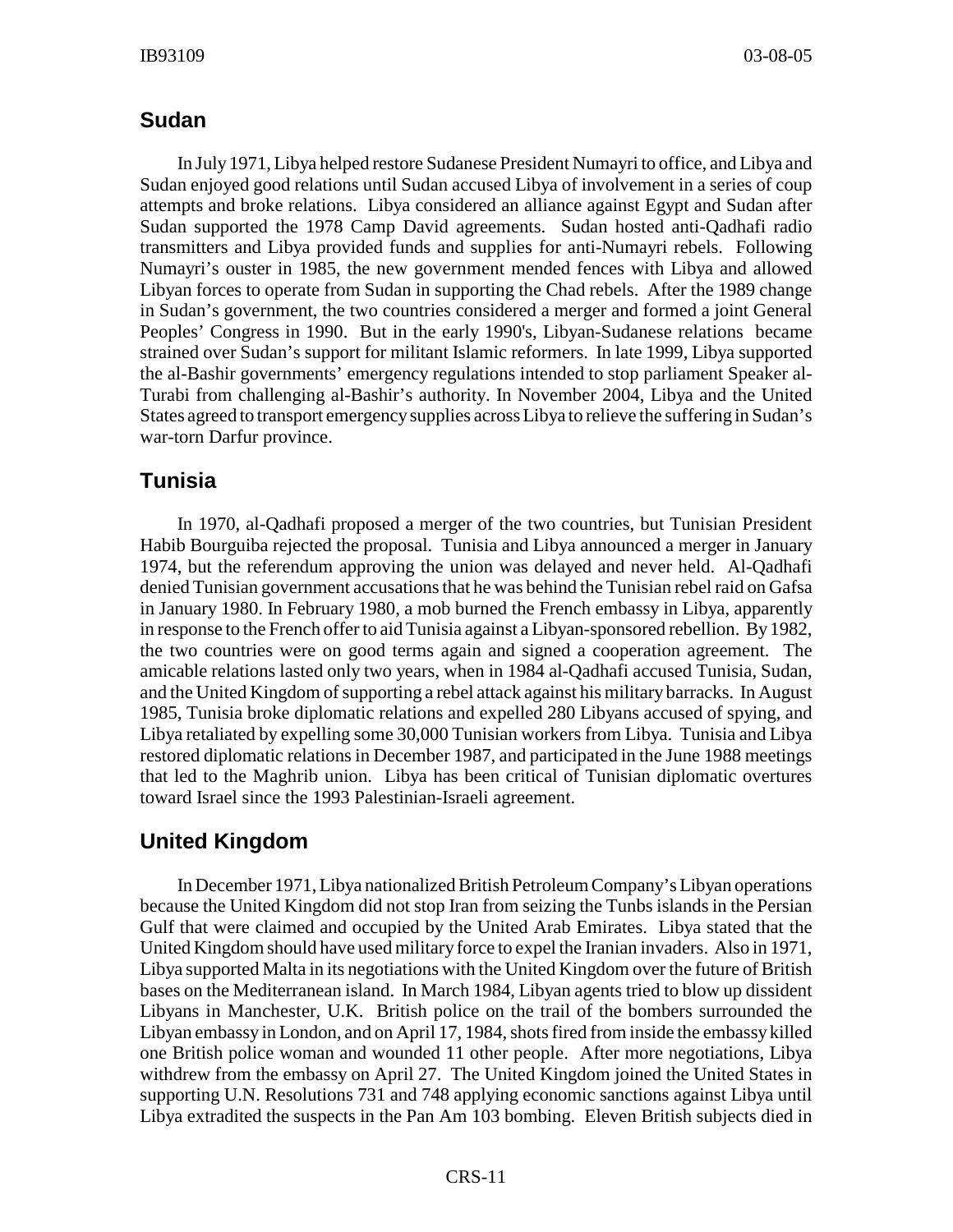the Pan Am 103 crash. Britain and Libya reestablished diplomatic ties on July 7, 1999, following the progress in the Pan Am 103 trial and Libya agreement to cooperate in investigating the 1984 embassy shooting. Prime Mister Blair visited Libya in April 2004.

#### **Mediation Efforts**

Al-Qadhafi mediated the cease-fire agreement signed in Sirte on April 18, 1999, between Congo President Laurent Kabila and Ugandan President Museveni that was intended to end the war between the Uganda/Zambia supported Congo rebels and the Kabila government. Libya sent troops and transported Chadian forces to Congo on May 27 to serve in the peacekeeping force that occupied the eastern Congo borders.

Al-Qadhafi has held meetings with the Presidents of Zambia, Eritrea, the Central African Republic, and Chad seeking to end the Congo strife. In early 2000, Libya sent three officers to serve in the U.N. peacekeeping force in the Congo. The Libyan forces were pulled out after one year. Al-Qadhafi mediated a dispute between Sudan and Uganda in May 2001.

Al-Qadhafi mediated a peace agreement between Chad rebel leader Yussuf Togoimi and Chad Security Minister Abd al-Rahman Musa on January 7, 2002.

# **Government**

The 1951 constitution established a federal system of government with the central authority vested in King Idris I, a Prime Minister and a Council of Ministers, and a bicameral legislature composed of an elected 103 member Chamber of Deputies and a one-half appointed, one-half elected 24 member Senate. The first election was held in February 1952, one month after independence. In 1963, King Idris replaced the Federal system of government with a unitary monarchy that gathered more power to the throne and diminished the authority of the states. The three states of the federal system, Fezzan, Tripolitania, and Cyrenaica, were replaced by 10 governorates.

One of the first acts of the Revolutionary Command Council after the September 1, 1969, coup was to abolish the monarchy and proclaim a republic. In December 1969, the RCC issued a constitutional proclamation that replaced the constitution and confirmed the RCC as the supreme legislative and executive authority in Libya. In 1973, Col. Muammar al-Qadhafi, leader of the RCC, proclaimed a "Popular Revolution" that was intended to involve the people in government through "Peoples' Committees" to take over government agencies and run the country. Peoples' committees were created in geographical areas, such as urban neighborhoods, rural villages, and rural zones beyond the villages, and in institutions, such as broadcasting, hospitals, companies, factories, schools, or universities. Zone, urban area, and village peoples's committees elected municipal and regional peoples' committees, which in turn elected provincial or governorate peoples' committees. By mid-1973, there were 2,000 peoples' committees in Libya. In 1976, al-Qadhafi issued the first volume of the three volume "Green Book" that outlined his vision of the government and economic system for Libya.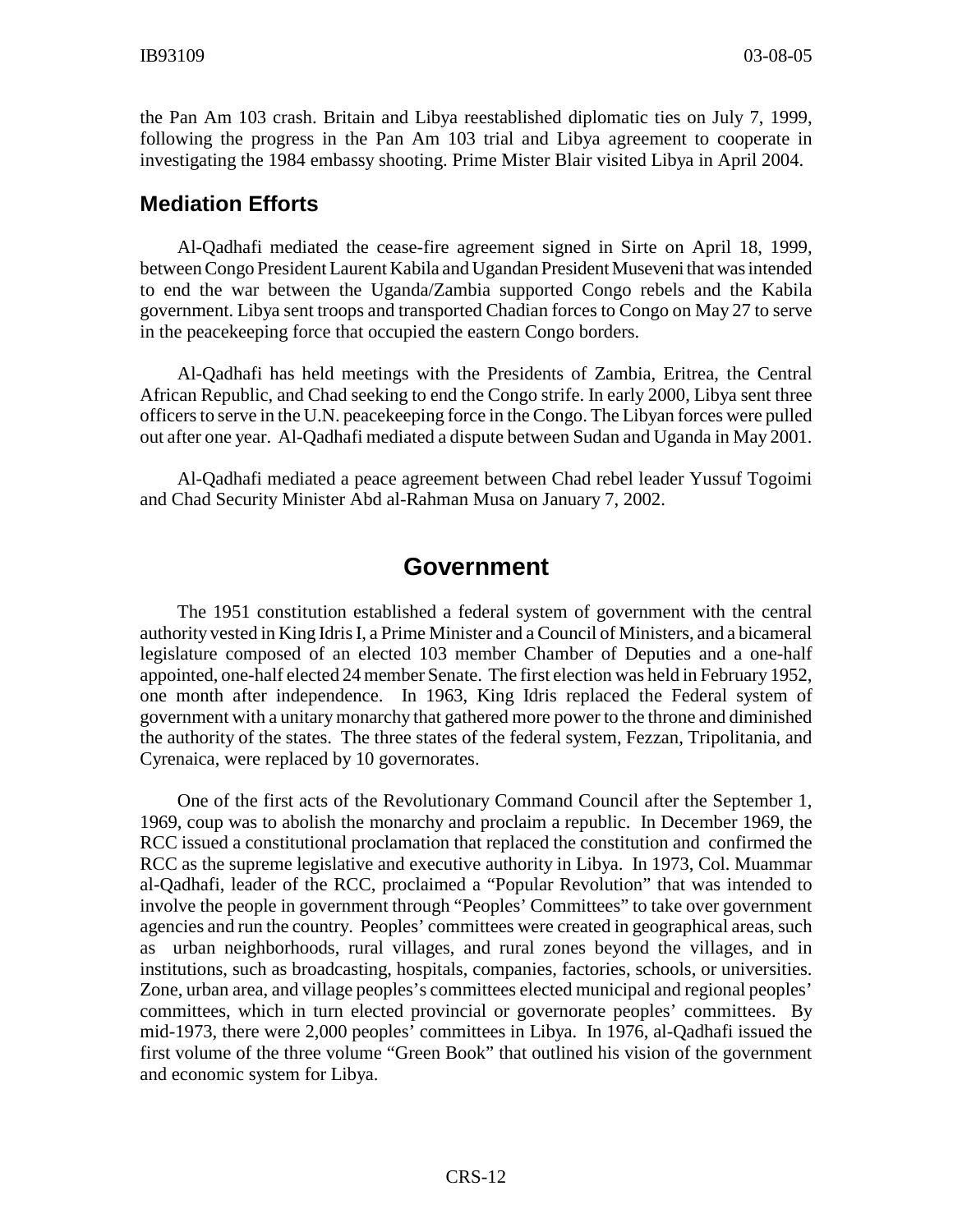On March 2, 1977, al-Qadhafi officially changed the country's name to the Great Socialist Peoples' Libyan Arab Jamahiriyah — al-Qadhafi coined the word Jamahiriyah to mean "state of the masses" or "peoples' authority." On February 18, 1994, al-Qadhafi announced that Sharia (Islamic) law would be implemented in Libya, but it is not known how the change from secular to religious law has affected the country.

At the March 1, 2000, session of the General Peoples' Congress, al-Qadhafi abolished 12 cabinet secretaries and reassigned their duties to the provincial committees. The Secretaries for foreign affairs, defense, justice, and finance remain under the authority of the centralized General Secretariat. On March 2, 2000, al-Qadhafi told a political rally that Libya needed a "constitutional reference" that would provide for a head of state. Under the existing system, Libya does not have a head of state, and al-Qadhafi carries the unofficial title of "Guide of the Revolution."

#### **Political Dynamics**

The Revolutionary Command Council ruled Libya as dictators for the first four years after the 1969 coup. Much of the tribal and confederation politics present under the monarchy carried over to the new regime. Al-Qadhafi's creation of the Arab Socialist Union (ASU) in 1971, the "Cultural Revolution" and the creation of the people's committees in 1973, his surrendering of all his titles to become the revolutionary leader and guide in 1974, and the appearance of the "Green Book" in 1976, provided the structure for the popular democracy that al-Qadhafi expected to rule Libya and, eventually, the Arab world. Al-Qadhafi asserted that the ASU, copied from its Egyptian parent, would reflect Egyptian President Nasir's Arab socialism and Arab unity, which would merge with al-Qadhafi's linking of populism, Islam, socialism, and Arab nationalism, to produce perfect social justice in Libya. Al-Qadhafi maintained there was no need for legal protection of freedom of speech because the people would exercise complete freedom of speech in their ASU and Peoples' Committee debates on the issues; everything would be discussed openly in the Peoples' Committees, leaving nothing unsaid that would require another forum with guaranteed freedom of expression.

But, al-Qadhafi was disappointed that the Libyan people did not seize these opportunities to govern themselves and did not demonstrate a proper enthusiasm for the new structure. Also, RCC leaders Abd al-Salam Jallud, Abu Bakr Yunis Jabir, Mustafa Karrubi, and al-Kuwaylidi al-Humaydi Qadhafi continued to operate as they had in 1969, as RCC dictators, often disagreeing among themselves and resorting to the tribal politics of old. Despite the popular democracy structure and the multilayered Peoples' Committees, Libya is governed by the members of the RCC (although the RCC was dissolved officially in 1979).

#### **Muammar al-Qadhafi, A Profile**

Muammar al-Qadhafi was born into a humble Arabized Berber nomadic tribe, educated at Muslim schools as a boy, graduated from the Benghazi military academy, studied at Britain's Royal Military Academy at Sandhurst, and led the September 1969 RCC overthrow of the Libyan monarchy as a 27-year-old army captain. Al-Qadhafi remains the most visible member of the RCC and the one most often identified with the regime. He usually is described as Libya's dictator, despite the egalitarian and collegial nature of the RCC and alal-Qadhafi's shared leadership responsibilities. Many of his actions are paradoxical to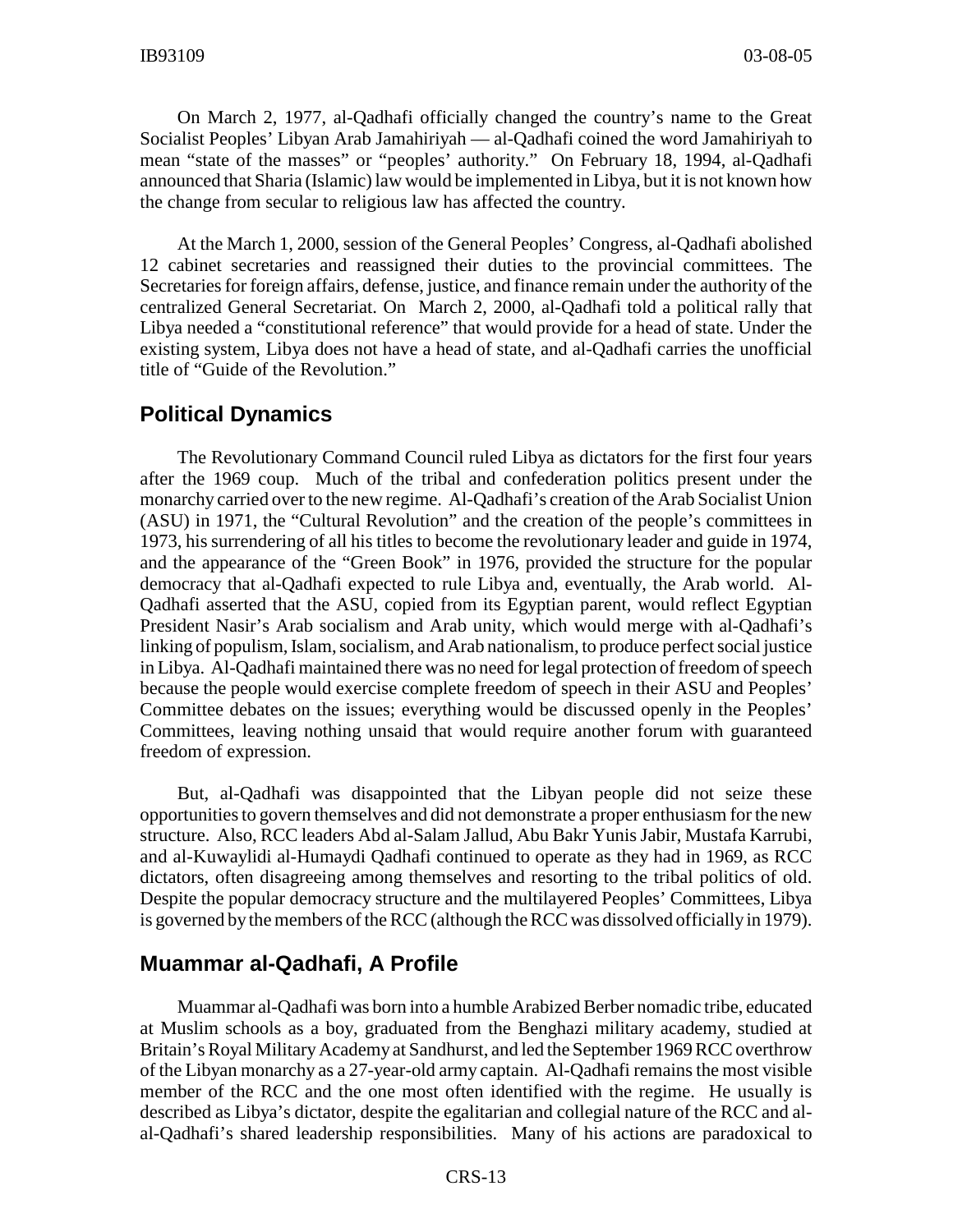Westerners: on one hand he introduced participatory democracy in Libya, provided for a more equitable distribution of Libya's wealth, espoused family and religious values, has maintained high personal moral standards as a model for Libya, and advocated Arab world unity; but on the other hand, he intervened in the internal affairs of Sudan, Egypt, Chad, Zaire, Tunisia, and other countries, supported terrorist and revolutionary groups, dispatched assassination teams to kill Libyan dissidents, and with his RCC colleagues ran Libya as a private fiefdom despite the democratic facade. At times, he is flamboyant and gregarious, and at other times reclusive and retiring. He promoted himself from Captain to Colonel but shunned the title of President. Rumors circulate periodically that he suffers from and is treated for manic depression, schizophrenia, or narcotics addiction.

# **Economics**

Following the revolution, al-Qadhafi and other Libyan leaders tried to turn Libya into a socialist state with all state-owned, state-run businesses and industries operated through People's Economic Committees. It appears that the experiment failed and that Libya is now privatizing some 60 state-owned companies and turning toward a market economy. Libya continues to depend upon foreign workers for many menial jobs eschewed by Libyans and for high-tech positions where there is a dearth of trained and experienced Libyans.

**Oil.** Commercial oil was discovered in Libya in 1957. In 1970, Libya opened two-year negotiations with its 20 foreign operating companies to negotiate an increase in the posted price upon which its oil revenues were calculated. Previously, oil companies set posted prices, so the Libyan move to negotiate the price, and other concessions won by Libya, such as freight, gravity, and sulfur differentials or training and investment set-asides, established new standards for the industry. The Libyan change coincided with other early 1970s oil industry changes: Indonesia, Venezuela, and Algeria had acquired a share of oil production from their operating companies, and Saudi Arabia was about to embark on a similar course. Oil producing states wanted a share of oil refining and marketing, and training for indigenous oil workers and technicians. The 1970-1971 Libyan negotiating victories also placed Libya in the continuing role as a "price hawk" among other oil producing and exporting nations.

Oil revenue represents one-quarter of Libya's gross domestic product (\$41 billion in 2002), provides over 90% of Libya's export earnings (\$11.8 billion in 2002), but employs only 10% of Libya's workforce. 95% of Libya's oil is exported to Europe. Libyan oil is "sweet"; that is, high specific gravity and low sulphur (high specific gravity oil refines into larger quantities of high-in-demand light fuels, such as gasoline, kerosene, naphtha, etc., and low amounts of sulphur and other minerals means less refining to remove the impurities). European nations with refineries built to process Libyan sweet crude will not be enthusiastic about joining a boycott of Libyan oil.

The licensing round to open bidding for developing new oil fields is proceeding, with U.S., European, and Asian companies bidding on concession areas. Libya wanted to attract \$30 billion in foreign investment to develop Libya's projected 100 billion barrel reserves. Also, Libya is revising its 1955 hydrocarbons law to reflect the emerging partnerships between Libya and foreign private oil companies.